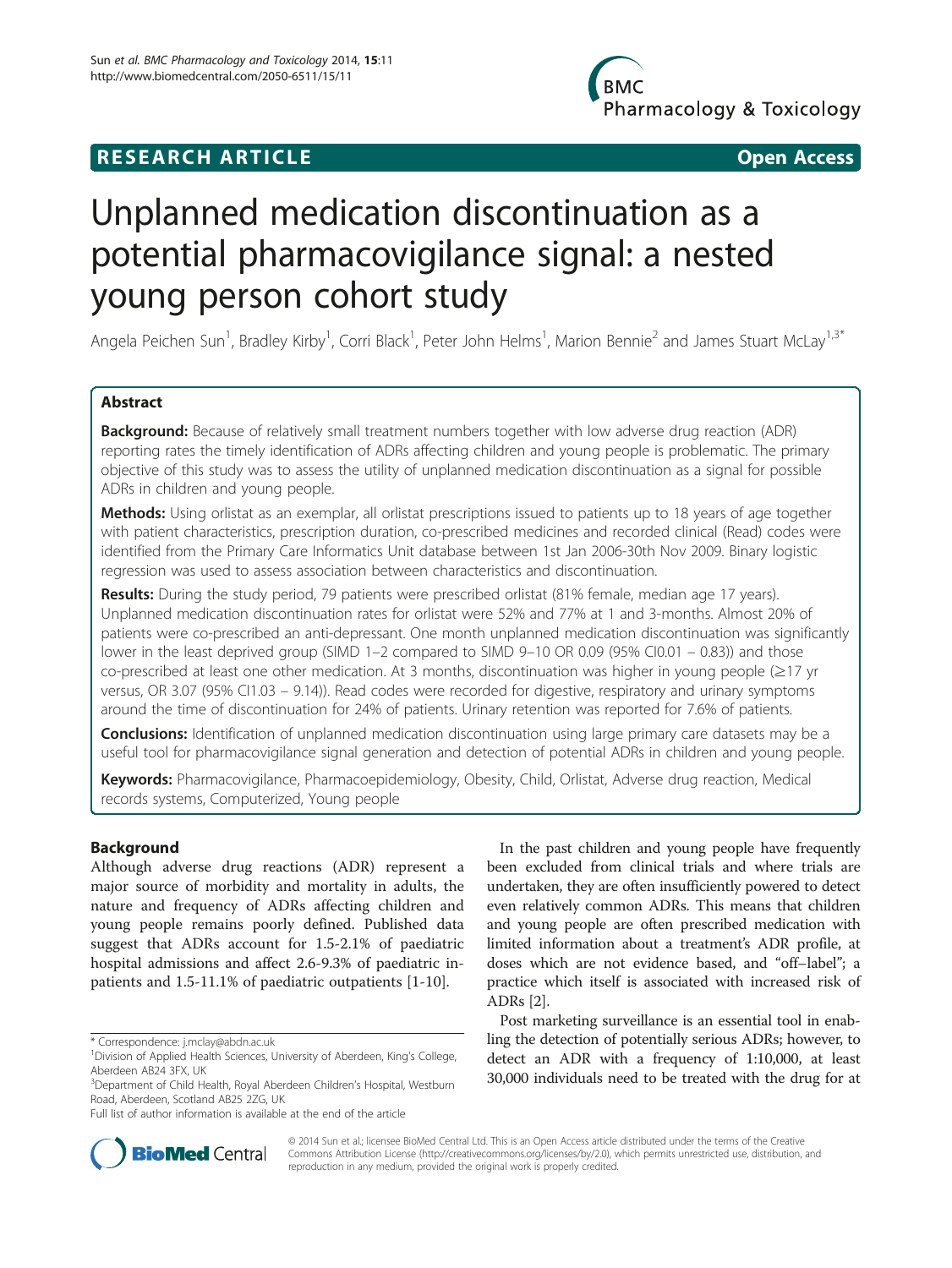least 1 case to be identified. Therefore, post-marketing surveillance requires the monitoring of large patient cohorts exposed to a medication to detect ADRs. Currently, pharmacovigilance systems rely primarily on spontaneous reporting of ADRs. However under-reporting of ADRs is a significant issue affecting all European ADR monitoring systems. It is widely accepted that only 10% of UK and European healthcare professionals take part in the process of ADR reporting and that only 6-9% of ADRs affecting adults, which should be reported, are actually reported to the regulatory authorities [\[11-15\]](#page-7-0). Despite extending spontaneous ADR reporting in the UK to the public, and a wider group of healthcare professionals, public reporting rates still remain low, and significantly lower for children and young people than adults [\[16](#page-7-0)].

A growing area of medical concern and drug treatment is that of obesity [\[17,18](#page-7-0)]. Obese adolescents tend to be become obese adults, and it is well recognised that obesity in adults is associated with increased morbidity and mortality [\[19,20](#page-7-0)].

In the UK, orlistat, is currently the only anti-obesity drug licensed for use in severely obese (Body Mass Index, BMI ≥30 kg/m<sup>2</sup>) adult patients or obese patients with comorbidities. Use in adults is associated with a 30% discontinuation within 3 months due to intolerable ADRs [\[21-24](#page-7-0)]. In pediatric/adolescent clinical trials, orlistat use has also been associated with a high level of ADRs (97-100%) and medication discontinuation (3.4- 30%). However the majority of these orlistat studies have included less than 30 subjects so the ADR profile in children and young people is poorly understood [[25-27](#page-7-0)].

In the UK, the majority of children and young people who require medical intervention for obesity, even when assessed in secondary care, are routinely reviewed and prescribed their medication in primary care. Primary Care electronic administrative data provide a record of relevant clinical information, service contacts and prescribing information and can, therefore, be used to assess the effectiveness of medications and potentially to generate pharmacovigilance signals. Such datasets which have been previously used for pharmacoepidemiology t have not been widely used for pharmacovigilance and have the potential to offer a complementary approach to routine pharmacovigilance methodologies.

Unplanned medication discontinuation (UMD), as a signal for the identification of possible ADRs, has been previously assessed in the adult population using Primary Care electronic administrative data. This approach is based on the recognition of an early, unplanned discontinuation of the prescription for a medication, possibly accompanied by switching to alternative medication. A close agreement has been previously reported between the UMD rate and ADR rates reported in the literature for a variety of adult medications [\[28](#page-7-0)].

The primary objective of this study was to assess the utility of UMD as a signal for possible ADRs in children and young people. Using a large Primary Care electronic administrative dataset and orlistat as an exemplar, we assessed prescribing pattern, medicine use and the potential to generate pharmacovigilance signals for medicines prescribed with low frequency to special populations such as children and young people.

# **Methods**

# Data source

The Primary Care Clinical Informatics Unit (PCCIU) research database is a large administrative dataset covering, in 2006, 179 Primary Care practices across Scotland [[29](#page-7-0)]; representing approximately 20% of the Scottish population (1 million patients).

The PCCIU database, contains demographic data including gender, date of birth and socioeconomic status based on the practice post code (the Scottish Index of Multiple Deprivation (SIMD) 2006 quintiles) [\[30](#page-7-0)]: clinical information including diagnoses, procedures and practice encounter data, all recorded as Read codes, and prescribing data. Read codes are a national coding system used in primary care to code and record relevant information arising from a patient encounter in a standardised format. Read codes permit codification of a patient's history, symptoms, examination findings, physical signs, diagnostic procedures, therapeutic and administrative procedures, drugs, appliances, occupation and social information [[31](#page-7-0)]. PCCIU contains validated clinical data on a large representative proportion of the Scottish population [\[30,32,33](#page-7-0)].

# Study population

The study population included a closed cohort, all children and young people aged 0–16 years of age registered with a General Practice on the 1st January 2006. This cohort was then followed until they reached their 19th birthday or 30th November 2009.

# Exposure

All children and young people newly prescribed orlistat (British National Formulary code 4.5) were identified and tracked through the study period.

For this study, a "new prescription" was defined as the first prescription for orlistat during the study period with no previous prescription in the preceding 3 months.

# Primary outcome

The primary outcome of interest was identification of a potential pharmacovigilance signal, defined as the discontinuation of orlistat for at least 3 months without a subsequent prescription. Unplanned medication discontinuations were categorised based on duration of treatment as: <1 month, 1–3 months, 4–6 months or >6 months. Duration was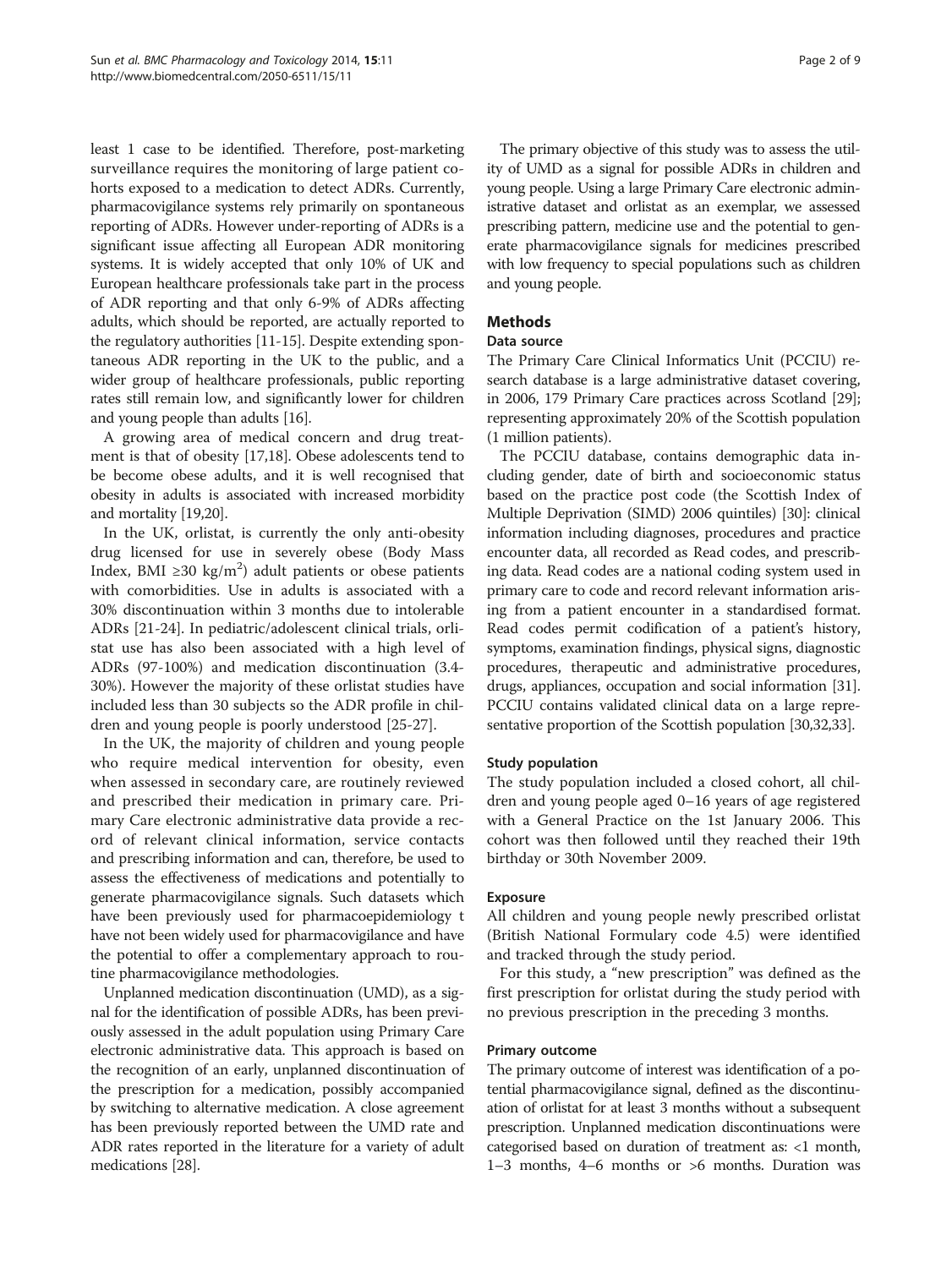calculated from the date of the first prescription to the date of the last prescription. If prescriptions were ongoing at the end of the study, the child was categorised as continuing treatment.

Because the majority of patient records identified in the PCCIU dataset did not contain a specific reason for drug discontinuation, clinical symptoms, diagnoses, investigations and procedures recorded as Read codes around the time of medication discontinuation were examined. All Read codes occurring after starting orlistat were identified. Potential signal associations were limited to codes recorded during the 3 months before and 3 months after the last prescription. Read codes were reported and summarised according to the International Classification of Diseases (ICD)-10 top level categories.

# Other covariates

All co-prescriptions were extracted from the date of the first orlistat prescription up to 3 months after the last orlistat prescription date and classified into their respective British National Formulary (BNF) therapeutic drug classes [\[33](#page-7-0)]. The number of therapeutic drug classes prescribed for each patient was then determined and classified into 3 groups: no co-prescriptions issued, 1–4 therapeutic drug classes prescribed and >4 drug classes prescribed.

As national guidelines recommend that the BMI be calculated for the purposes of diagnosis, monitoring and initiation of pharmacological treatment, the date of the last recorded weight and height was also noted, and if assessed more than 1 year before start of orlistat was treated as missing.

To allow comparison between gender and developmental stages, the BMI standard deviation score (BMI SDS) was calculated based on Cole's LMS method [\[34\]](#page-7-0).

Individuals with a BMI SDS between 2.5 – 3.49 were classified as overweight to obese, those with a BMI SDS over 3.5 classified as severely obese and those over 4 as very severely obese.

#### Statistical analysis

Descriptive statistics (percentages, mean (SD), median (IQR)) were used to report the characteristics of the cohort. The incidence rate for orlistat prescription was calculated for 2006.

Discontinuations were summarised as percentages and reported graphically.

To explore factors that might influence the discontinuation of orlistat treatment, we compared those who discontinued orlistat treatment at one and three months with those continuing treatment. We used binary logistic regression to calculate unadjusted odds ratios (OR) and 95% confidence intervals (CI). The factors considered included: gender, age, socioeconomic status, co-

prescribing of antidepressants, and number of coprescriptions. Analysis was performed using SPSS for windows 19.0 (SPSS Inc, Chicago, Illinois, USA).

#### Ethics and approvals

Data were anonymised and no personally identifiable information was sought. Approval for the study was granted by the Primary Care Clinical Informatics Unit research steering committee in accordance with their research governance process.

### Results

From the study population of 166,726 children and young people (49% female) aged 0–16 years and registered with a participating primary care practice in Jan 2006, a cohort of 79 young people newly prescribed orlistat during the study period were identified. In 2006, at cohort inception, the incidence of orlistat was 0.06/ 1000/year for children aged 0–16 years.

#### Characteristics of the individuals prescribed orlisat

The median age at first orlistat prescription was 17 years (IQR 16 – 18), 81% were female and 55% were from General Practices situated in the most deprived socioeconomic areas (SIMD deciles 7–10) (Table [1\)](#page-3-0). Of the 79 children and young people prescribed orlistat, only 54 (68.3%) had a BMI recorded, of which 42 (53.2%) had a BMI measured within 1 year, and 28 (35.4%) within one month of orlistat initiation. For the 42 individuals in whom BMI was measured within a year of orlistat initiation, the median time between BMI measurement and the index orlistat prescription was 0.3 months (IQR 0.0 – 2.2 months). The mean BMI SDS was 3.31 (SD0.9) with only 16 (20.3%) of all patients prescribed orlistat having a recorded BMI SDS greater than 3.5. The demographic characteristics of individuals prescribed orlistat is described in Table [1](#page-3-0).

Two thirds (65.8%) of patients were co-prescribed between 1–4 drug classes/items. The medicines most commonly co-prescribed were antibiotics (17.4% of all prescriptions), topical skin treatments (12.4%), analgesics (10.7%), oral contraceptives (9.9%), asthma medications (7.4%) and antidepressants (4.1%). Four (5%) patients prescribed orlistat were also prescribed metformin. For three of these, metformin was initiated immediately following cessation of the orlistat prescription.

#### Orlistat discontinuation

Fifty-two percent of patients (41) discontinued orlistat medication within 1 month of the index prescription and 77% (61) within 3 months.

Discontinuation within 1 month was not affected by age or gender but was significantly less likely if the patient had received any co-prescription (OR 0.12 (95% CI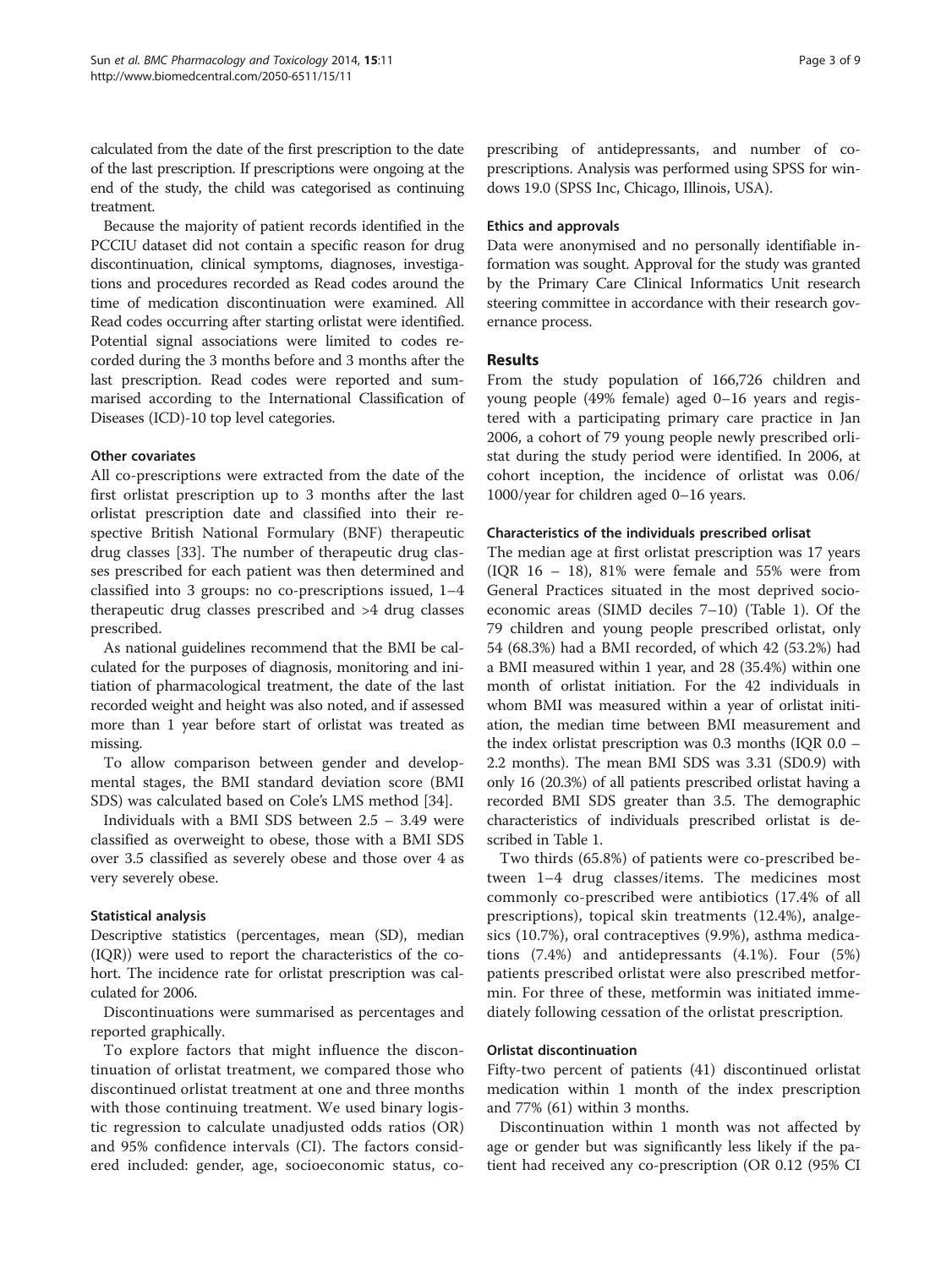|                                  | <b>Orlistat population</b> | Male           | Female         |  |
|----------------------------------|----------------------------|----------------|----------------|--|
|                                  | $(N = 79)$                 | $(N = 15)$     | $(N = 64)$     |  |
|                                  |                            | (19% of total) | (81% of total) |  |
| <b>Age</b> n (%)                 |                            |                |                |  |
| Children (under 17 years)        | 24 (30.5%)                 | 4 (26.7%)      | 20 (31.3%)     |  |
| Young people (17 - 18 years)     | 55 (69.6%)                 | 11 (73.3%)     | 44 (68.7%)     |  |
| Median (IQR)                     | $17(16-18)$                |                |                |  |
| <b>BMI SDS</b> n (%)             |                            |                |                |  |
| <2.5                             | 12 (15.2%)                 | $\mathbf 0$    | 12 (18.8%)     |  |
| $2.5 - 3.49$                     | 24 (30.4%)                 | 6 (40%)        | 18 (28.1%)     |  |
| >3.5                             | 18 (22.8%)                 | 6 (40%)        | 12 (18.8%)     |  |
| Missing                          | 25 (31.6%)                 | 3 (20%)        | 22 (34.4%)     |  |
| Mean (SD)                        | 3.13(1.0)                  |                |                |  |
| Deprivation SIMD (2006) n (%)    |                            |                |                |  |
| 1-2 (least deprived)             | 8 (10.1%)                  | 1(6.7%)        | 7 (10.9%)      |  |
| $3 - 4$                          | $7(8.9\%)$                 | 2 (13.3%)      | 5(7.8%)        |  |
| $5 - 6$                          | 20 (25.3%)                 | 3 (20.0%)      | 17 (26.6%)     |  |
| $7 - 8$                          | 18 (22.8%)                 | 7 (46.7%)      | 11 (17.2%)     |  |
| 9-10 (most deprived)             | 26 (32.9%)*                | 2 (13.3%)      | 24 (37.5%)     |  |
| Co-prescribed drug classes n (%) |                            |                |                |  |
| $\mathsf{O}\xspace$              | 24 (30.4%)                 | 7 (46.7%)      | 17 (26.6%)     |  |
| $1 - 4$                          | 52 (65.8%)                 | 8 (53.3%)      | 44 (68.8%)     |  |
| >4                               | $3(3.8\%)$                 | $0(0.0\%)$     | 3(4.7%)        |  |
| Median (IQR)                     | $1(0-2)$                   |                |                |  |

### <span id="page-3-0"></span>Table 1 Patient characteristics at time of first orlistat prescription during the follow up period (1st Jan 2006 -30th Nov 2009)

All percentage calculated from column total. \*Chi squared test for trend  $p = 0.03$ .

SIMD: Scottish Index of Multiple Deprivation, IQR: Inter-quartile range, BMI SDS: Body mass index standard deviation score.

0.03 – 0.41) or was in the least deprived group (OR 0.09 (95% CI 0.01 – 0.84) (SIMD 1–2) though there was no obvious trend by deprivation category.

Gender, co-prescription and socio-economic status, were not significantly related to 3-month discontinuation, however young people over 17 years of age were three times more likely to discontinue their prescription at 3-months when compared with those under 17 years of age (OR 3.07; 95%Cl 1.03 – 9.14) (Table [2\)](#page-4-0).

# Read codes and possible adverse events

In total, 404 Read codes were recorded from the start of orlistat treatment to 3 months after the last orlistat prescription for 77.2% (61) of the study population. The median number of Read codes per individual was 5; IQR 1–6 (range 0–51), and 20.3% (82) of these Read codes related specifically to symptoms or treatments. Eight (10.1%) patients had a Read Code recorded for: the respiratory, seven (8.9%) for the genitourinary, six (7.6%) for skin, six (7.6%) for endocrine, four (5.1%) for obstetric and gynaecological, four (5.1%) for gastrointestinal, four (5.1%) for musculoskeletal, 3 (3.8%) for mental health and behavioural and 3 (3.8%) for the CNS systems. (Symptoms and diagnoses are listed in Table [3\)](#page-5-0).

Of note 8.9% (7, all female) of all patients prescribed orlistat had a Read code recorded within three months of orlistat discontinuation for the genitourinary system, of whom five were recorded as having urinary catheterisation and one urinary retention. None of these individuals were prescribed any medication or items during the three year study period to suggest neurological, bowel, bladder or malignant disease, which might explain the need for urinary catheterisation.

# **Discussion**

We demonstrate that using UMD as a surrogate for possible adverse events, routinely collected primary care datasets may be used for pharmacovigilance signal generation, although validation of generated signals and confirmation of potential ADRs will require appropriately designed prospective studies. We believe that this approach will be complementary to the spontaneous reporting systems currently in use and enhance the capability of these systems to widen the breadth of ADRs detected while reducing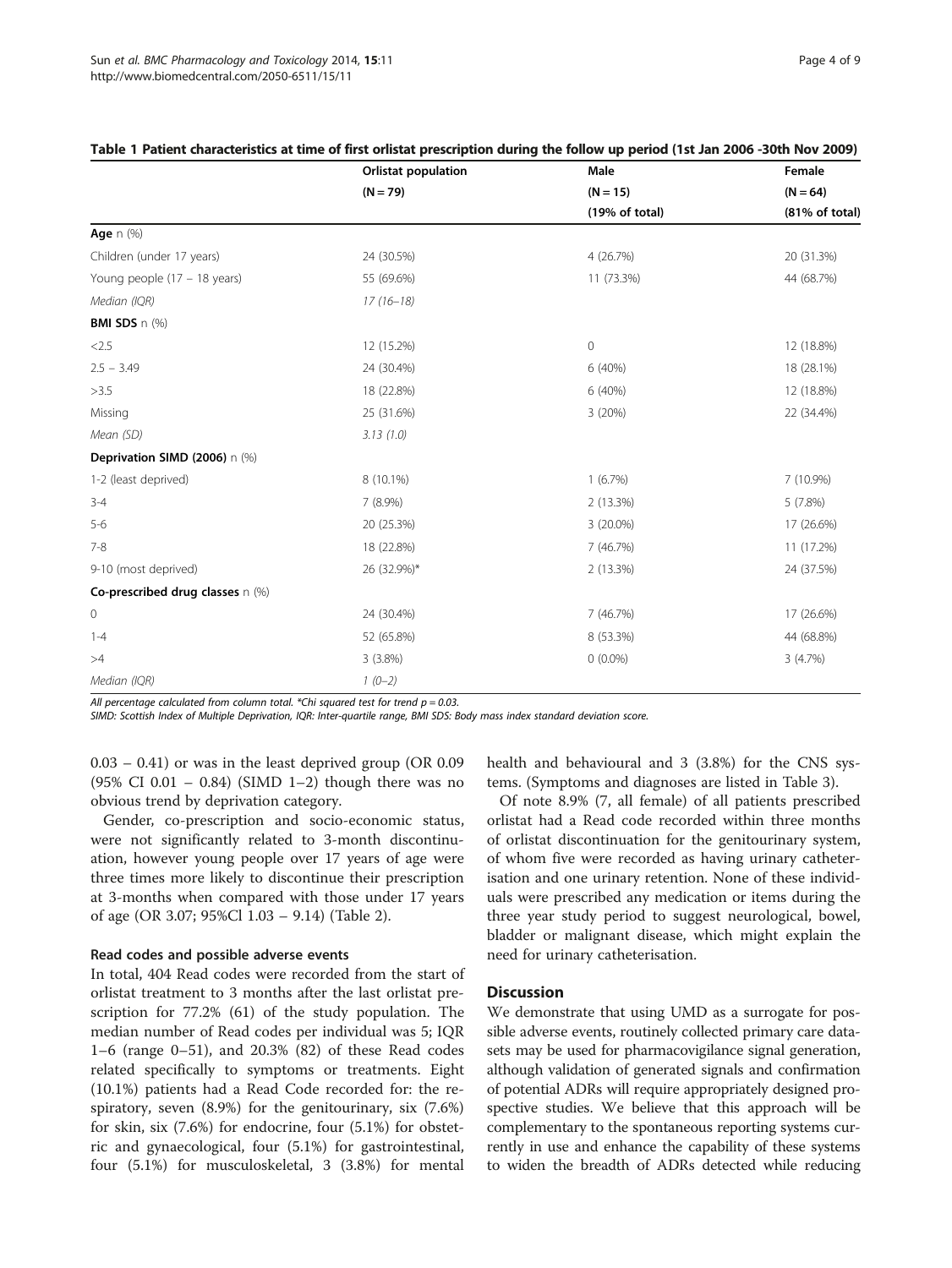|                                 | <b>Duration of treatment</b> |                |      | <b>Duration of treatment</b> |            |                |           |                |
|---------------------------------|------------------------------|----------------|------|------------------------------|------------|----------------|-----------|----------------|
|                                 | $<$ 1 month                  | $\geq$ 1 month | OR   | 95% CI                       | <3 month   | $\geq$ 3 month | <b>OR</b> | 95% CI         |
|                                 | $N = 41$                     | $N = 38$       |      |                              | $N = 61$   | $N = 18$       |           |                |
| Gender $n$ (%)                  |                              |                |      |                              |            |                |           |                |
| Female                          | 33 (80.5%)                   | 31 (81.6%)     | Ref  |                              | 48 (78.7%) | 16 (88.9%)     | Ref       |                |
| Male                            | 8 (19.5%)                    | 7(18.4%)       | 1.07 | $0.35 - 3.31$                | 13 (21.3%) | $2(11.1\%)$    | 2.17      | $0.44 - 10.65$ |
| Age bands $n$ (%)               |                              |                |      |                              |            |                |           |                |
| Children (under 17 years)       | $9(22.0\%)$                  | 15 (39.5%)     | Ref  |                              | 15 (24.6%) | $9(50.0\%)$    | Ref       |                |
| Young people (17-18 years)      | 32 (78.0%)                   | 23 (60.5%)     | 2.32 | $0.87 - 6.21$                | 46 (75.4%) | $9(50.0\%)$    | 3.07      | $1.03 - 9.14$  |
| Deprivation SIMD 2006 n (%)     |                              |                |      |                              |            |                |           |                |
| $1 - 2$                         | $1(2.4\%)$                   | 7(18.4%)       | 0.09 | $0.01 - 0.84$                | $5(8.2\%)$ | 3 (16.7%)      | 0.23      | $0.03 - 1.41$  |
| $3 - 4$                         | 3(7.3%)                      | 4 (10.5%)      | 0.47 | $0.09 - 2.55$                | 6(9.8%)    | $1(0.6\%)$     | 0.78      | $0.07 - 8.93$  |
| $5 - 6$                         | 12 (29.3%)                   | 8 (21.1%)      | 0.94 | $0.28 - 3.09$                | 15 (24.6%) | 5 (27.8%)      | 0.39      | $0.08 - 1.89$  |
| $7 - 8$                         | $9(22.0\%)$                  | 9(23.7%)       | 0.63 | $0.19 - 2.11$                | 12 (19.7%) | 6 (33.3%)      | 0.26      | $0.06 - 1.23$  |
| $9 - 10$                        | 16 (39.0%)                   | 10 (26.3%)     | Ref  |                              | 23 (37.7%) | 3 (16.7%)      | Ref       |                |
| Antidepressants n (%)           |                              |                |      |                              |            |                |           |                |
| Yes                             | 37 (90.2%)                   | 28 (73.7%)     | Ref  |                              | 51 (83.6%) | 14 (77.8%)     | Ref       |                |
| No                              | 4 (9.8%)                     | 10 (26.3%)     | 0.30 | $0.09 - 1.07$                | 10 (16.4%) | 4 (22.2%)      | 0.69      | $0.19 - 2.52$  |
| Co-prescriptions issued $n$ (%) |                              |                |      |                              |            |                |           |                |
| Yes                             | 20 (48.8%)                   | 4 (10.5%)      | Ref  |                              | 22 (36.1%) | $2(11.1\%)$    | Ref       |                |
| No                              | 21 (51.2%)                   | 34 (89.5%)     | 0.12 | $0.03 - 0.41$                | 39 (63.9%) | 16 (88.9%)     | 0.22      | $0.05 - 1.06$  |

<span id="page-4-0"></span>Table 2 Crude odds ratios for 1 month and 3 month discontinuation for factors such as: gender, age, deprivation score, prescription of anti-depressants and co-prescription of other therapeutic drug classes

CI; Confidence Interval. OR; Odds Ratio.

All percentage calculated from column total. SIMD: Scottish Index of Multiple Deprivation.

cost and time to ADR detection. Furthermore such an approach permits assessment of prescribing appropriateness together with real life prescribing patterns. In this study, one in every two patients prescribed orlistat discontinued within a month, and more than three quarters discontinued within three months, of starting treatment.

For medicines such as orlistat, continued use is likely to reflect patient acceptability and perceived effectiveness. In this context it is likely that early discontinuation reflects the appearance of unwanted poorly tolerated ADRs, while later discontinuation represents a perceived lack of response [[35](#page-7-0)]. The levels of UMD in this study are similar to those reported by Viner at al, who noted orlistat discontinuations of 45% at one month, 75% at 3 months and 90% at 6 months [\[36\]](#page-7-0).

Discontinuation at three months was significantly more frequent in the young people aged 17 years and over, possibly reflecting the effects of emerging autonomy and loss of parental influence [[37](#page-7-0)-[39\]](#page-8-0). One month discontinuation was significantly associated with social class and the presence of other co-prescribed medication, with patients from the most affluent social groups and those co-prescribed other medications less likely to discontinue orlistat therapy. While the association between social deprivation and poor adherence is well

recognised the observation that medication discontinuation was less likely in those co-prescribed other medications runs counter to the perceived wisdom that higher levels of non-adherence are observed among adolescents and young adults prescribed multiple medicines [\[40,41\]](#page-8-0).

In this study orlistat was prescribed predominantly to adolescents females, and those from the most socially deprived areas. Although the relationship between obesity and social deprivation is well recognised, this is the first study to report a link between social deprivation and orlistat prescribing [[42-46\]](#page-8-0).

Seventy percent of the cohort prescribed orlistat was coprescribed medications including antibiotics, topical treatments for skin conditions and analgesia. Five percent of patients were also prescribed metformin, licensed for use in individuals aged 10 years and older for type II diabetes mellitus, but which is being increasingly used for the treatment of obesity and insulin resistance [[46](#page-8-0)-[51](#page-8-0)].

In the present study, one fifth of all patients (predominantly female) prescribed orlistat were also prescribed antidepressants at some point during the study period. In the general adolescent population antidepressants are reportedly prescribed to 1-5/1000 individuals per year [[52](#page-8-0)-[54](#page-8-0)], therefore the high level of use observed in our study suggests a significantly greater prevalence of depression in the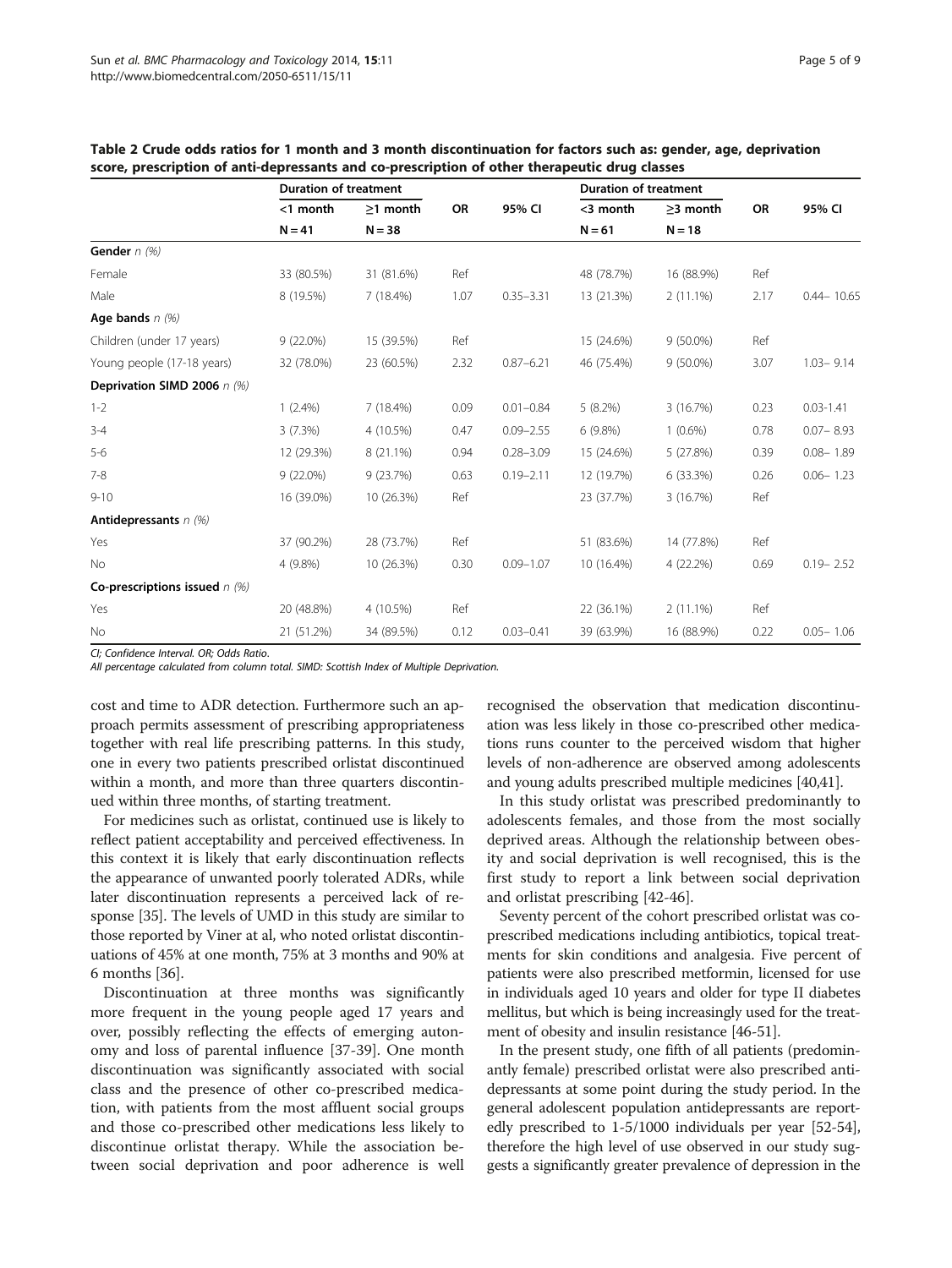| System                   | Number of<br>patients (%) | <b>Symptoms</b>                               | Frequency      |
|--------------------------|---------------------------|-----------------------------------------------|----------------|
| Respiratory              | 8 (10.1%)                 | Influenza                                     | 3              |
|                          |                           | Acute tonsillitis                             | 3              |
|                          |                           | Acute bronchitis<br>and bronchiolitis         | $\overline{2}$ |
|                          |                           | Asthma                                        | 1              |
|                          |                           | Chest infection                               | 1              |
|                          |                           | Acute laryngitis<br>and tracheitis            | 1              |
|                          |                           | Upper respiratory infection                   | 1              |
|                          |                           | Cough                                         | 1              |
|                          |                           | Respiratory symptom                           | 1              |
| Genitourinary            | $7(8.9\%)$                | Treatment via<br>bladder catheter             | 5              |
|                          |                           | Retention of urine                            | 1              |
|                          |                           | Urinary tract infection (UTI)                 | 1              |
|                          |                           | Suspected UTI                                 | 2              |
|                          |                           | Cystitis                                      | 1              |
| Dermatology              | 6(7.6%)                   | Rash and other non-<br>specific skin eruption | 1              |
|                          |                           | Dermatitis                                    | 1              |
|                          |                           | Skin cyst                                     | 1              |
|                          |                           | Chalazion (meibomian cyst)                    | 1              |
|                          |                           | Acne vulgaris                                 | 1              |
|                          |                           | Unilateral mastalgia                          | 1              |
|                          |                           | Lump in breast                                | 1              |
|                          |                           | Psoriasis and<br>similar disorders            | 1              |
| Endocrine                | 6(7.6%)                   | Obesity                                       | 4              |
|                          |                           | Acquired hypothyroidism                       | 2              |
|                          |                           | Gynaecomastia                                 | 3              |
| Obstetrics &             | 4 (5.1%)                  | Menorrhagia                                   | 1              |
| Gynaecology              |                           | Dysmenorrhoea                                 | 1              |
|                          |                           | Spontaneous abortion                          | 1              |
|                          |                           | Codes related to<br>spontaneous abortion      | 6              |
|                          |                           | Polycystic ovarian syndrome                   | 1              |
| Gastrointestinal         | $4(5.1\%)$                | Non-infective gastritis                       | 1              |
|                          |                           | Gastritis                                     | 1              |
|                          |                           | Abdominal pain                                | 3              |
|                          |                           | Abdominal discomfort                          | 1              |
|                          |                           | Irritable bowel syndrome                      | 1              |
| Musculoskeletal 4 (5.1%) |                           | Backache                                      | 1              |
|                          |                           | Pain in lumbar spine                          | 1              |
|                          |                           |                                               | 1              |

## <span id="page-5-0"></span>Table 3 Actual Symptoms and diagnoses recorded as Read codes by the treating primary care physician within 3 months of orlistat discontinuation (n = 79)

# Table 3 Actual Symptoms and diagnoses recorded as Read codes by the treating primary care physician within 3 months of orlistat discontinuation (n = 79) (Continued)

|                                    |         | Closed fracture<br>of radius        |   |
|------------------------------------|---------|-------------------------------------|---|
|                                    |         | Temporomandibular<br>joint disorder | 1 |
|                                    |         | Arthralgia of knee                  | 1 |
| Mental health<br>and behavioural   | 3(3.8%) | Social phobias                      | 4 |
|                                    |         | Loss of confidence                  | 1 |
|                                    |         | Anxiety state                       | 1 |
|                                    |         | Depressed mood                      | 4 |
|                                    |         | At risk of deliberate<br>self harm  | 1 |
| Central nervous 3 (3.8%)<br>system |         | In-coordination                     | 1 |
|                                    |         | <b>Tiredness</b>                    | 1 |
|                                    |         | Migraine                            | 1 |
|                                    |         | Headache                            |   |
|                                    |         | Infantile autism                    | 1 |
| Infection                          | 3(3.8%) | Viral infection                     | 3 |

obese t population a finding consistent with studies in both young people and adults [[54](#page-8-0)-[56](#page-8-0)].

Read code, describing clinical symptoms and treatments, were recorded by a primary care physician for approximately a fifth of patients around the time of orlistat discontinuation. Respiratory, genitourinary, endocrine, skin, gynaecological and gastrointestinal symptoms were reported to occur in 10%, 8.9%, 7.6%, 7.6%, 5.1% and 5.1% of patients respectively. Data from pediatric/young person orlistat trials suggest that adverse effects, primarily diarrhoea, affect 97-100% of individuals, leading to a discontinuation rate of 2% - 30% [\[26,27,](#page-7-0)[57](#page-8-0)]. In this study a Read code for gastrointestinal symptoms (all of which were abdominal pain) was only recorded for 5.1% of patients. The reasons for this apparent difference between our data and that from clinical trials may be that patients were pre-warned about possible gastrointestinal symptoms and therefore did not report the ADR, or that gastrointestinal side effects were so common that primary care physicians did not record them as a reason for discontinuation.

An unexpected finding was the number of individuals for whom urological system Read codes, urinary catheterisation and urinary retention, were recorded. The reasons for this finding are not clear. While urinary retention is frequently associated with neurological disorders and or constipation, assessment of co-prescribed medicines and items for these individuals, identified only one subject prescribed laxatives and none prescribed medicines or items commonly used for the treatment of neurological, bowel, bladder, malignant or infective conditions during the study period. Although orlistat use has been associated with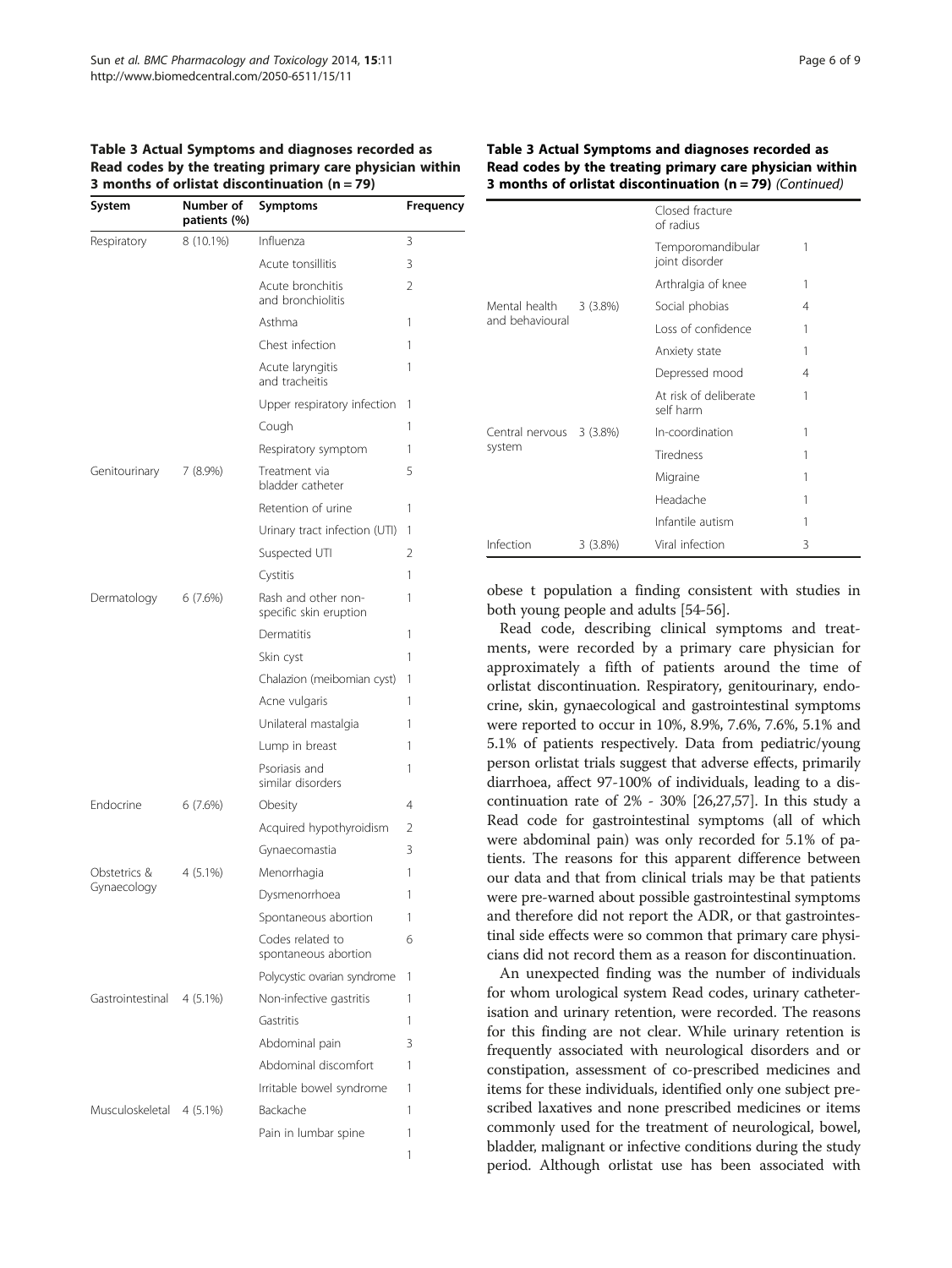nephrolithiasis and acute renal injury [[58,59\]](#page-8-0), there are currently no data in the literature linking orlistat with urinary retention. However as of November 2013 (current reporting period), the Medicines and Healthcare products Regulatory Agency, the UK government medicine regulatory agency, had received two "Yellow Card" reports for urinary retention possibly associated with orlistat use [[60](#page-8-0)], raising the possibility that the association between orlistat use and urological symptoms observed in this study may be real. Although the approach used in this study doesn't allow us to attribute causality, it is reassuring to observe that the symptoms and diagnoses recorded by primary care physicians around the time of orlistat discontinuation, such as influenza infection, upper respiratory infection, headache and menstrual irregularities are in close agreement with those reported for adults in the real world [\[61\]](#page-8-0).

Current clinical guidelines make it clear that prior to the initiation of orlistat therapy, height and weight should be recorded. In our study, 70% of the study cohort had this information recorded, and of these only a third had measurements recorded within a month of their initial prescription. The failure to undertake appropriate BMI assessment prior to orlistat initiation means that it is not possible to determine for the majority of patients whether orlistat was prescribed appropriately, according to the UK guidelines.

We have previously reported that electronic prescribing databases can be used to identify UMD in adult patients, and that such UMD rates can be used as a surrogate for ADR/AE rates [[28,35\]](#page-7-0). However, the use of UMD does not identify the reasons for discontinuation or the nature of possible ADRs/AEs. The UMD and ADR results we obtained for orlistat are in close agreement with previously published UMD and ADR rates obtained using more traditional methods of ascertainment, indicating that UMD obtained from routinely collected data may represent a surrogate marker for ADR/ADE occurrence. Using this approach together with more traditional spontaneous reporting systems [[62](#page-8-0)], may reveal potential pharmacovigilance signals at an earlier stage following introduction of a medicine and permit a more accurate assessment of ADR incidence than is currently possible.

The use of large primary care electronic datasets enables the linkage of whole population prescription information with recorded clinical symptoms, diagnoses and encounters. As we have demonstrated, this approach permits the assessment of prescribing trends and identification of individuals who discontinue their medication at an early stage before clinical effectiveness might be expected. Assessment of clinical symptoms and diagnosis recorded around the time of orlistat discontinuation identified unexpected findings which might indicate, although not prove, the occurrence of an ADR to the study medication.

There were several limitations to our study. It is possible that the small number of patients prescribed orlistat in this study may reduce the generalisability of the orlistat specific findings; however it does not alter the overall conclusion that the linkage of UMD with medical Read codes identifies possible pharmacovigilance signals of interest. Moreover, the PCCIU-R database, like most other prescribing/dispensing databases, only reflects primary care prescribing and does not provide information on secondary care prescribing or over the counter purchase of orlistat. It is therefore possible that patients for whom an initial prescription was issued in secondary care or who purchased their medication OTC may have been missed. However this is unlikely to be a major issue in the Western world, where primary care remains the major source of medication prescriptions. A further limitation is the lack of a specific recorded reason for orlistat discontinuation in the PCCIU-R database, and this is the reason why all Read codes at or about the time of discontinuation were identified and examined.

# **Conclusions**

Using orlistat as the exemplar, we have demonstrated that when unplanned medication discontinuation are linked to clinical codes for events occurring at the time of discontinuation, it is possible to generate both predictable and unpredicted pharmacovigilance signals. These findings support the use of this approach together with traditional pharmacovigilance methodologies to identify possible signals and plan more specific and focused pharmacovigilance studies with the aim of validating suspected ADRs.

### Patient consent

As all data analyzed was fully anonymised and non attributable the approval for the study was granted by the Primary Care Clinical Informatics Unit research steering committee in accordance with their research governance process and individual patient consent was not necessary.

#### Abbreviations

ADR: Adverse drug reaction; BMI: Body mass index; BMISDS: Body mass index standard deviation score; BNF: British National Formulary; ICD: International Classification of Diseases; MHRA: Medicines and healthcare products regulatory agency; PCCIUR: Primary care clinical informatics unit research; NICE: National institute for health and clinical excellence; SIMD: Scottish index of multiple deprivation; SIGN: Scottish intercollegiate guidelines network.

#### Competing interests

The authors declare that they have no competing interests.

#### Authors' contributions

AS: assisted in conceptualization, design and analysis of the study, drafted the initial manuscript, and approved the final manuscript as submitted. BK: assisted in conceptualization, design and analysis of the study and approved the final manuscript as submitted. PH: assisted in conceptualization, design and analysis of the study and approved the final manuscript as submitted. CB: assisted in conceptualization, design and analysis of the study and approved final manuscript as submitted. MB: assisted in conceptualization, design and analysis of the study and approved the final manuscript as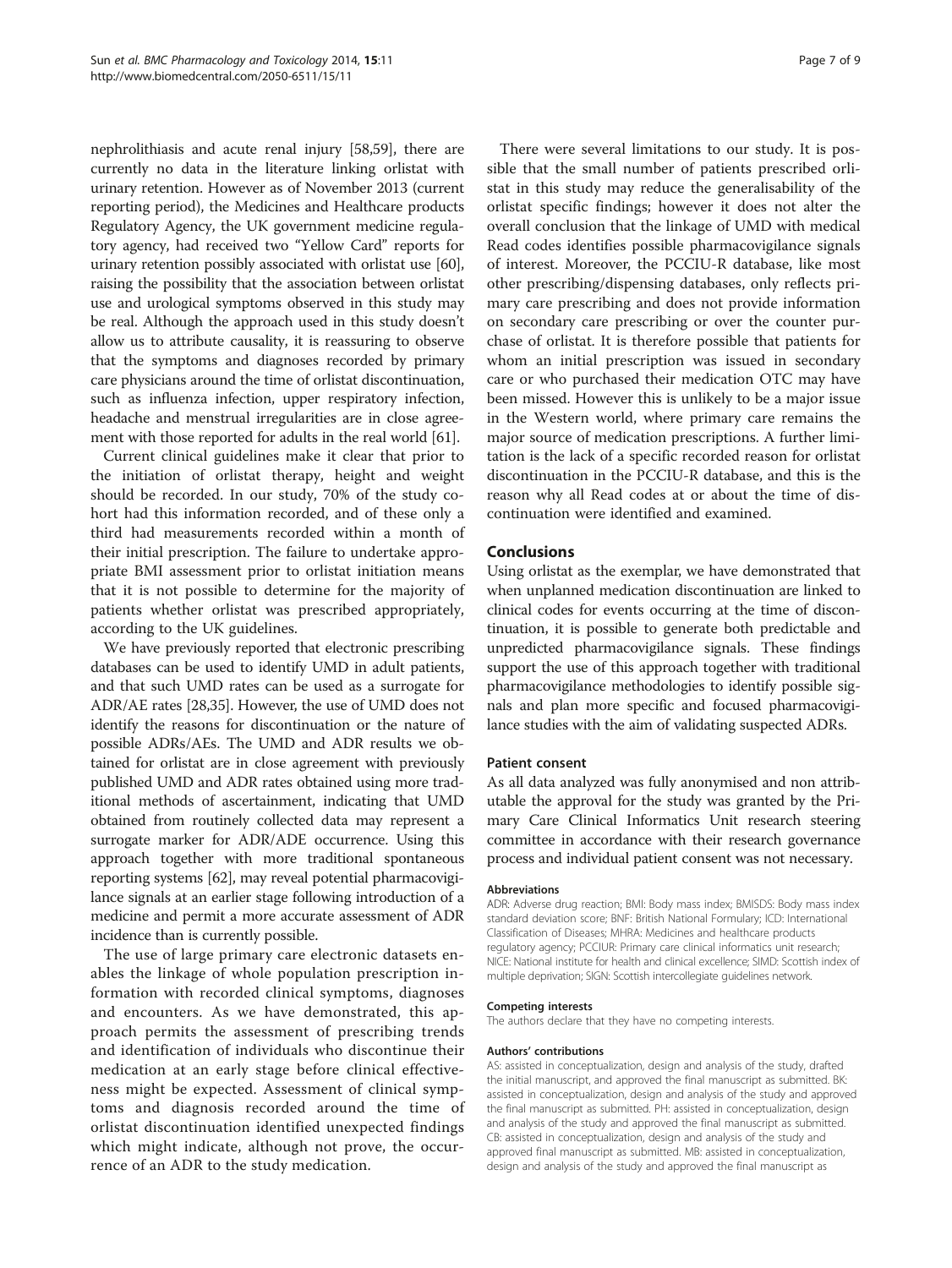<span id="page-7-0"></span>submitted. JM: conceptualized and designed the study, assisted with analysis and interpretation of results, and approved the final manuscript as submitted. JM acts as study guarantor. All authors read and approved the final manuscript.

#### Acknowledgement

The authors wish to acknowledge that the data contained herein were provided by the Primary Care Clinical Informatics Unit (PCCIU) at the University of Aberdeen. The views in this publication are not necessarily the views of the University of Aberdeen, it's agents, or employees. The authors also wish to acknowledge the Chief Scientists Office, Scotland who funded this study and the Scottish Children's Research Network (ScotCRN).

#### Funding source

All phases of this study were supported by a Scottish Government, Chief Scientist Office project grant. Grant Number: ARPG/07/4.

#### Financial disclosure

The authors have no financial relationships relevant to this article to disclose.

#### Author details

<sup>1</sup>Division of Applied Health Sciences, University of Aberdeen, King's College, Aberdeen AB24 3FX, UK. <sup>2</sup>National Medicines Utilisation Unit, Information Services Division, NHS National Services Scotland, Edinburgh, Scotland. <sup>3</sup>Department of Child Health, Royal Aberdeen Children's Hospital, Westburn Road, Aberdeen, Scotland AB25 2ZG, UK.

#### Received: 3 August 2013 Accepted: 20 February 2014 Published: 4 March 2014

#### References

- 1. Turner S, Nunn AJ, Fielding K, Choonara I: Adverse drug reactions to unlicensed and off-label drugs on paediatric wards. Acta Paediatr 1999, 88(9):965–968.
- 2. Horen B, Montastruc JL, Lapeyre-Mestre M: Adverse drug reactions and off label drug use in paediatric outpatients. Br J Clin Pharmacol 2002, 54:665-670.
- Impicciatore P, Choonara I, Clarkson A, Provasi D, Pandolfini C, Bonati M: Incidence of adverse drug reactions in paediatric in/out patients: a systematic review and meta-analysis of prospective studies. Br J Clin Pharmacol 2001, 52(1):77–83.
- 4. Gargon E, Kirkham J, Cresswell L, Golder S, Smyth R, Williamson P: Adverse drug reactions in children—a systematic review. PLOS One 2012. DOI: 10.1371/journal.pone.0024061.
- 5. Jonville-Bera AP, Giraudeau B, Blanc P, Beau-Salinas F, Autret-Leca E: Frequency of adverse drug reactions in children: a prospective study. Br J Clin Pharmacol 2002, 53(2):207–210.
- Whyte J, Greenan E: Drug usage and adverse drug reactions in paediatric populations. Acta Paediatr Scand 1977, 66(6):767–775.
- 7. Martinez-Mir I, Garcia-Lopez M, Palop V, Ferrer JM, Rubio E, Morales-Olivas FJ: A prospective study of adverse drug reactions in hospitalised children. Br J Clin Pharmacol 1999, 47(6):681–688.
- 8. Weiss J, Krebs S, Hoffman C, Werner U, Neubert A, Brune K, Rascher W: Survey of adverse drug reactions on a paediatric ward: a strategy for early and detailed detection. Pediatrics 2002, 110(2 Pt 1):254-257
- 9. Kramer MS, Hutchinson TA, Flegel KM, Naimark L, Contardi R, Leduc DG: Adverse drug reactions in general paediatric outpatients. J Paediatr 1985, 106(2):305–310.
- 10. Davies EC, Green CF, Mottram DR, Pirmohamed M: Adverse drug reactions in hospital in-patients: a pilot study. J Clin Pharmacol Ther 2006, 31:335-341.
- 11. Martin RM, Kapoor KV, Wilton LV, Mann RD: Underreporting of suspected adverse drug reactions to newly marketed ("black triangle") drugs in general practice: observational study. BMJ 1998, 317:119–120.
- 12. Reporting adverse drug reactions. A guide for healthcare professionals. 2006. BMA Board of Science. British Medical Association, BMA House, Tavistock Square,London, WC1H 9JP. [http://www.isoponline.org/documents/](http://www.isoponline.org/documents/news/BMAreport.pdf) [news/BMAreport.pdf](http://www.isoponline.org/documents/news/BMAreport.pdf). © British Medical Association.
- 13. Smith CC, Bennet PM, Pearce HM, Harrison HI, Reynolds DJM, Aronson JK, Graeme-Smith DG: Adverse drug reactions in a hospital general medical unit meriting notification to the Committee on the Safety of Medicines. Brit J Clin Pharmacol 1996, 42:423–9.
- 14. Schirm E, Tobil H, Van Puijenbroek EP, Monster-Simons MH, den Berg LTW DJ-v: Reported adverse drug reactions and their determinants in Dutch children outside the hospital. Pharmacoepi Drug Safety 2004, 13:159–65.
- 15. Hawcutt DB, Pramod M, Riordan A, Smyth R, Pirmohamed M: Reported paediatric adverse drug reactions in the UK 2000-2009. Brit JClin Pharmacol 2012, 73:437-446. Doi: 10.1111/j.1365-2125.2011.04113.x.
- 16. Avery AJ, Anderson C, Bond CM, Fortnum H, Gifford A, Hannaford PC, Hazell J, Krska L, Lee AD, McLernon DJ, Murphy E, Shakir S, Watson MJ: Evaluation of patient reporting of adverse drug reactions to the UK Yellow Card Scheme: literature review, descriptive and qualitative analyses and questionnaire surveys. Health Technol Assess 2011, 15(20):33–47.
- 17. Broyles S, Katzmarzyk PT, Srinivasan SR, Chen W, Bouchard C, Freedman DS, Berenson GS: The pediatric obesity epidemic continues unabated in Bogalusa, Louisiana. Pediatr 2010, 125(5):900–905.
- 18. Wang Y, Monteiro C, Popkin BM: Trends of obesity and underweight in older children and adolescents in the United States, Brazil, China, and Russia. Am J Clin Nutr 2002, 75(6):971–977.
- 19. Poirier P, Giles TD, Bray GA, Hong Y, Stern JS, Pi-Sunyer FX, Eckel RH: Obesity and cardiovascular disease: pathophysiology, evaluation, and effect of weight loss. Arterioscler Thromb Vasc Biol 2006, 26(5):968–976. 20.
- 20. Must A: Morbidity and mortality associated with elevated body weight in children and adolescents. Am J Clin Nutr 1996, 63(3 Suppl):445S-447S.
- 21. Filippatos TD, Derdemezis CS, Gazi IF, Nakou ES, Mikhailidis DP, Elisaf MS: Orlistat-associated adverse effects and drug interactions: a critical review. Drug Safety 2008, 31(1):53–65.
- 22. Acharya NV, Wilton LV, Shakir SA: Safety profile of orlistat: results of a prescription-event monitoring study. Int J Obes 2006, 30(11):1645–1652. 23: Gonzalez-Gay MA, Garcia-Porrua C, Lueiro M, Fernandez ML. Orlistatinduced cutaneous leukocytoclastic vasculitis. Arthritis & Rheumatism 2002 Oct 15;47(5):567.
- 23. Sergeant A, Milne G, Shaffrali F: Lichenoid eruption associated with orlistat. Br J Dermatol 2006, 154(5):1020–1021.
- 24. McDuffie JR, Calis KA, Uwaifo GI, Sebring NG, Fallon EM, Hubbard VS, Yanovski JA: Three-month tolerability of orlistat in adolescents with obesity-related comorbid conditions. Obes Res 2002, 10(7):642–650.
- 25. Ozkan B, Bereket A, Turan S, Keskin S: Addition of orlistat to conventional treatment in adolescents with severe obesity. Eur J Pediatr 2004, 12(163(12)):738–741.
- 26. Norgren S, Danielsson P, Jurold R, Ltborn M, Marcus C: Orlistat treatment in obese prepubertal children: a pilot study. Acta Pædiatr 2003, 92(6):666–70.
- 27. Mohamed IN, Helms PJ, Simpson CR, Milne RM, McLay JS: Using primary care prescribing databases for pharmacovigilance. Br J Clin Pharmacol 2011, 71(2):244–249.
- 28. Mohamed IN, Helms PJ, Simpson CR, McLay JS: Using primary care prescribing databases for pharmacovigilance. Brit J Clin Pharmacol 2011, 712:244–249.
- 29. Scottish Index of Multiple Deprivation. [http://www.scotland.gov.uk/Topics/](http://www.scotland.gov.uk/Topics/Statistics/SIMD) [Statistics/SIMD](http://www.scotland.gov.uk/Topics/Statistics/SIMD) Accessed 01 04 2013.
- 30. Read Code User Guide Dr. Lesley Graham, Ann Ward, Gerry Mulvenna. ISD Scotland July 2000. [https://www.google.co.uk/search?q=Read+Code+User](https://www.google.co.uk/search?q=Read+Code+User+Guide+Dr.+Lesley+Graham,+Ann+Ward,+Gerry+Mulvenna.+599+ISD+Scotland+July+2000.&ie=utf-8&oe=utf-8&rls=org.mozilla:en-US:official&client=firefox-a&channel=sb&gws_rd=cr&ei=SakZU8iFLaWS7AaIiYA4) [+Guide+Dr.+Lesley+Graham,+Ann+Ward,+Gerry+Mulvenna.+599+ISD+Scotland](https://www.google.co.uk/search?q=Read+Code+User+Guide+Dr.+Lesley+Graham,+Ann+Ward,+Gerry+Mulvenna.+599+ISD+Scotland+July+2000.&ie=utf-8&oe=utf-8&rls=org.mozilla:en-US:official&client=firefox-a&channel=sb&gws_rd=cr&ei=SakZU8iFLaWS7AaIiYA4) [+July+2000.&ie=utf-8&oe=utf-8&rls=org.mozilla:en-US:official&client=firefox](https://www.google.co.uk/search?q=Read+Code+User+Guide+Dr.+Lesley+Graham,+Ann+Ward,+Gerry+Mulvenna.+599+ISD+Scotland+July+2000.&ie=utf-8&oe=utf-8&rls=org.mozilla:en-US:official&client=firefox-a&channel=sb&gws_rd=cr&ei=SakZU8iFLaWS7AaIiYA4)[a&channel=sb&gws\\_rd=cr&ei=SakZU8iFLaWS7AaIiYA4](https://www.google.co.uk/search?q=Read+Code+User+Guide+Dr.+Lesley+Graham,+Ann+Ward,+Gerry+Mulvenna.+599+ISD+Scotland+July+2000.&ie=utf-8&oe=utf-8&rls=org.mozilla:en-US:official&client=firefox-a&channel=sb&gws_rd=cr&ei=SakZU8iFLaWS7AaIiYA4) Accessed 23/07/2013).
- 31. Database review by PCCIU. [http://www.abdn.ac.uk/iahs/uploads/files/PCI.](http://www.abdn.ac.uk/iahs/uploads/files/PCI.pdf) [pdf](http://www.abdn.ac.uk/iahs/uploads/files/PCI.pdf). Accessed 25 06 2013.
- 32. Whitelaw FG, Nevin SL, Milne RM, Taylor RJ, Taylor MW, Watt AH: Completeness and accuracy of morbidity and repeat prescribing records held on general practice computers in Scotland. B J G P 1996, 46(404):181-186.
- 33. Cole TJ, Freeman JV, Preece MA: Body mass index reference curves for the UK, 1990. Arch Dis Child 1995, 73(1):25–29.
- 34. British National Formulary, Volume No 64. BMJ and Pharmaceutical Press; 2012. ISBN 978 0 85711 065 7.
- 35. Mohamed IN, Helms PJ, Simpson CR, McLay JS: Using routinely collected prescribing data to determine drug persistence for the purpose of pharmacovigilance. J Clin Pharmacol 2011, 51(2):279–284.
- 36. Viner RM, Hsia Y, Neubert A, Wong ICK: Rise in antiobesity drug prescribing for children and adolescents in the UK: a population-based study. Br J Clin Pharmacol 2009, 68(6):844–851.
- 37. Tebbi CK: Treatment compliance in childhood and adolescence. Cancer 1993, 71(10 Suppl):3441–3449.